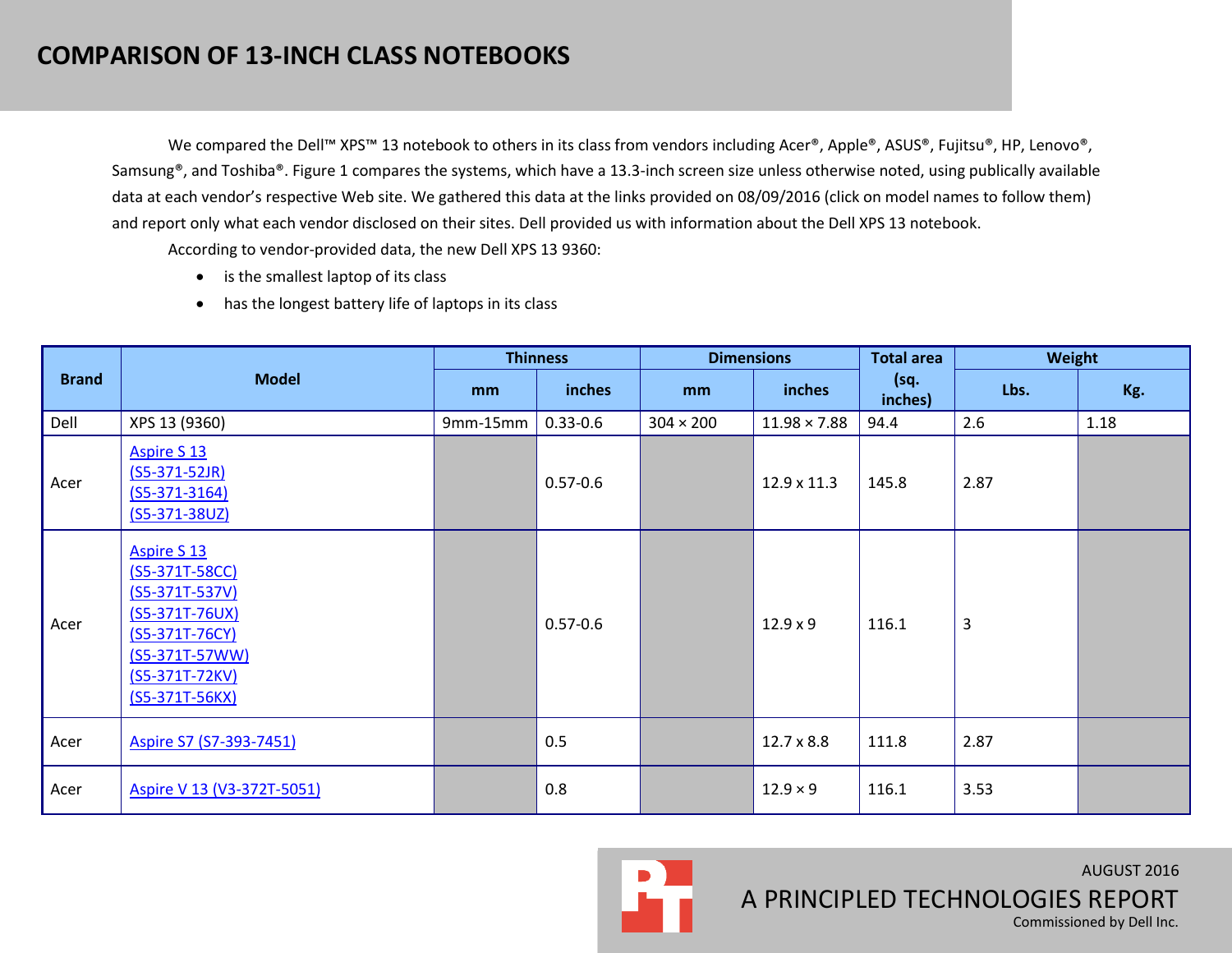|              |                                           | <b>Thinness</b> |               | <b>Dimensions</b> |                     | <b>Total area</b> | Weight         |      |
|--------------|-------------------------------------------|-----------------|---------------|-------------------|---------------------|-------------------|----------------|------|
| <b>Brand</b> | <b>Model</b>                              | mm              | inches        | mm                | inches              | (sq.<br>inches)   | Lbs.           | Kg.  |
| Apple        | MacBook Air (13-inch)                     | $3mm-17mm$      | $0.11 - 0.68$ | $325 \times 227$  | $12.8 \times 8.94$  | 114.4             | 2.96           | 1.35 |
| Apple        | MacBook Pro (13-inch with Retina Display) | 18              | 0.71          | $314 \times 219$  | $12.35 \times 8.62$ | 106.5             | 3.48           | 1.58 |
| ASUS         | ZenBook UX303UA                           | 19.2            | 0.8           | 323 x 223         | $12.7 \times 8.8$   | 111.8             | 3.2            |      |
| ASUS         | ZenBook UX305CA                           |                 | 0.5           |                   | 12.8 x 8.9          | 113.9             | 2.65           |      |
| ASUS         | Zenbook UX305FA                           |                 | 0.5           |                   | 12.8 x 8.9          | 113.9             | 2.6            |      |
| Fujitsu      | LIFEBOOK E736                             |                 | $0.79 - 1.06$ |                   | 12.64 x 8.98        | 113.5             | 3.5            |      |
| HP           | EliteBook 1030 G1                         |                 | 0.62          |                   | 12.2 x 8.27         | 100.9             | 2.55           |      |
| HP           | <b>ENVY</b>                               |                 | 0.51          |                   | 12.85 x 8.9         | 114.4             | $\overline{3}$ |      |
| HP           | <b>Spectre</b>                            |                 | 0.41          |                   | 12.8 x 9.03         | 115.6             | 2.45           |      |
| Lenovo       | <b>Ideapad 710S</b>                       |                 | 0.55          |                   | 12.09 x 8.42        | 101.8             | 2.6            |      |
| Lenovo       | ThinkPad 13                               |                 | 0.78          |                   | 12.68 x 8.78        | 111.3             | 3.2            |      |
| Samsung      | Notebook 9<br>(NP900X3L-K06US)            |                 | 0.53          |                   | 12.35 x 8.6         | 106.2             | 1.9            |      |
| Toshiba      | Portege A30                               |                 | 0.84          |                   | $12.4 \times 9.0$   | 111.6             | 3.44           |      |
| Toshiba      | Portege Z30                               |                 | $0.55 - 0.70$ |                   | $12.4 \times 8.9$   | 110.4             | 2.65           |      |

**Figure 1: Dimensional information. All links and data current as of 08/09/2016.**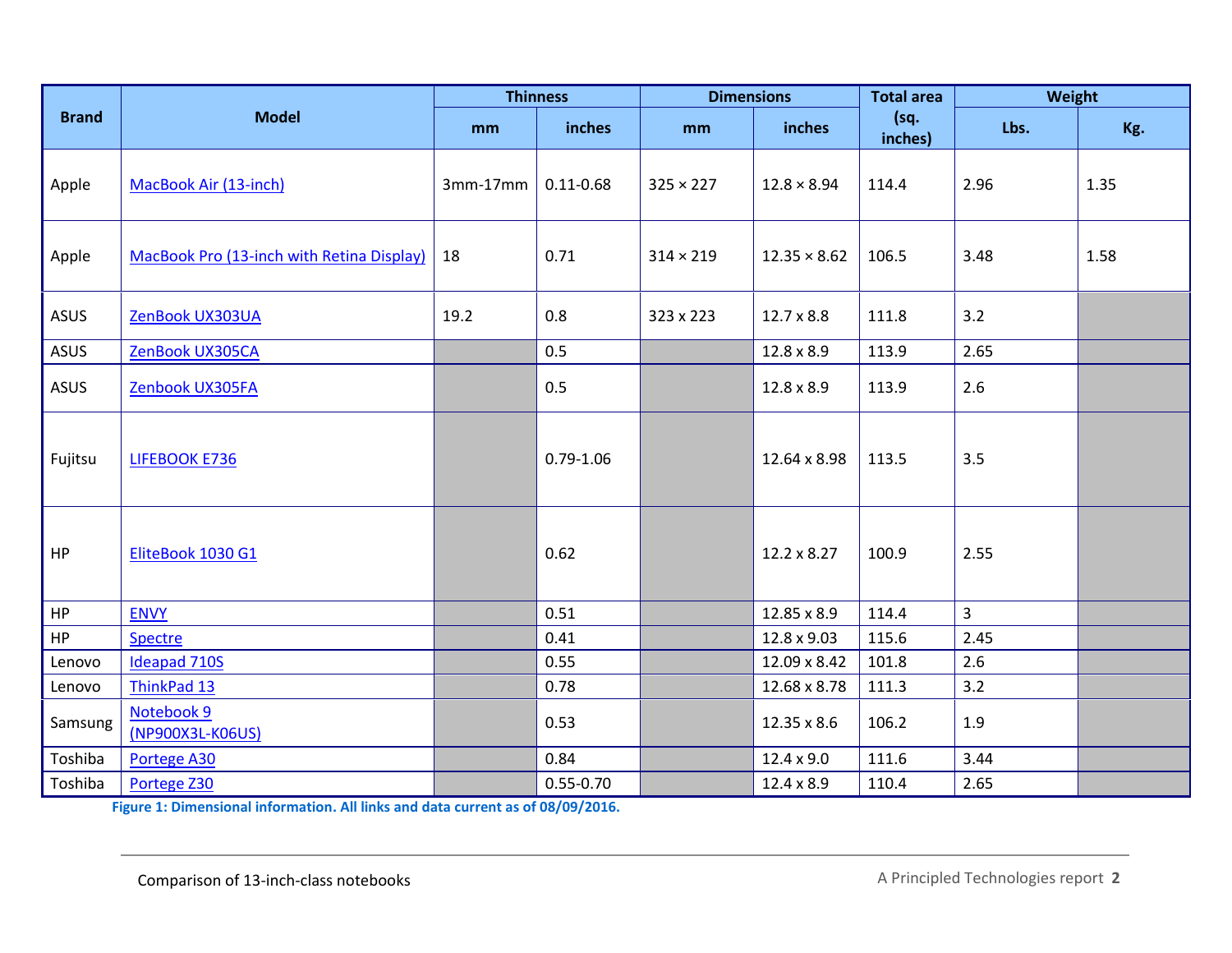| <b>Brand</b> | <b>Model</b>                                                                                                                                       | <b>Battery info</b>                        | <b>Battery Claim</b>                                                                 |  |  |
|--------------|----------------------------------------------------------------------------------------------------------------------------------------------------|--------------------------------------------|--------------------------------------------------------------------------------------|--|--|
| Dell         | XPS 13 (9360)                                                                                                                                      |                                            | 22 hours 21 minutes                                                                  |  |  |
| Acer         | <b>Aspire S 13</b><br>$(S5-371-52JR)$<br>$(S5-371-3164)$<br>(S5-371-38UZ)                                                                          | 3-cell Lithium Ion (Li-Ion)<br>4030 mAh    | 11 hours                                                                             |  |  |
| Acer         | <b>Aspire S 13</b><br>(S5-371T-58CC)<br>$(S5-371T-537V)$<br>(S5-371T-76UX)<br>(S5-371T-76CY)<br>(S5-371T-57WW)<br>(S5-371T-72KV)<br>(S5-371T-56KX) | 3-cell Lithium Polymer (Li-Po)<br>4850 mAh | No official claims. LAPTOP Magazine claims 9 hours and 40 minutes.                   |  |  |
| Acer         | Aspire S7 (S7-393-7451)                                                                                                                            | 4-cell Lithium Ion (Li-Ion)<br>3220 mAh    | 10 hours                                                                             |  |  |
| Acer         | Aspire V 13 (V3-372T-5051)                                                                                                                         | 4-cell Lithium Ion (Li-Ion)<br>3220 mAh    | 12.5 hours                                                                           |  |  |
| Apple        | MacBook Air (13-inch)                                                                                                                              | Built-in 54Wh Li-Po battery                | 12 hours wireless Web time<br>12 hours iTunes Movie Playback<br>30 days Standby time |  |  |
| Apple        | MacBook Pro (13-inch with<br><b>Retina Display)</b>                                                                                                | Built-in 74.9Wh Li-Po battery              | 10 hours wireless Web time<br>12 hours iTunes Movie Playback<br>30 days Standby time |  |  |
| <b>ASUS</b>  | ZenBook UX303UA                                                                                                                                    | 3-cells Polymer Battery<br>50 Whrs         | 7 hours                                                                              |  |  |
| <b>ASUS</b>  | ZenBook UX305CA                                                                                                                                    | 45 Whrs Polymer Battery                    | 10 hours (MM2014)                                                                    |  |  |
| <b>ASUS</b>  | Zenbook UX305FA                                                                                                                                    | 44 Whrs Polymer Battery                    | 10 hours daily working<br>8 hours video playing                                      |  |  |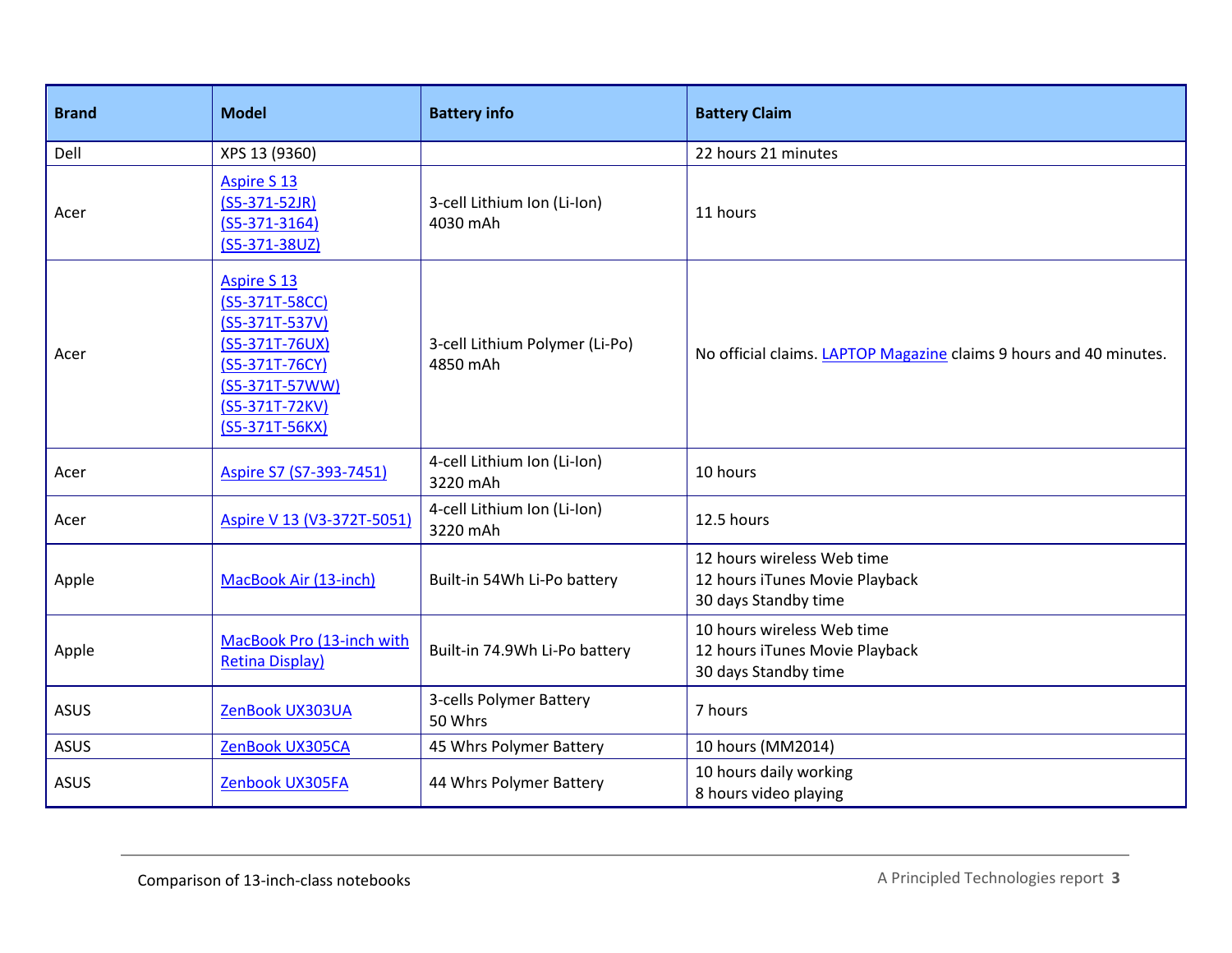| <b>Brand</b> | <b>Model</b>                   | <b>Battery info</b>                                                                                                                                            | <b>Battery Claim</b>                                                                            |  |  |
|--------------|--------------------------------|----------------------------------------------------------------------------------------------------------------------------------------------------------------|-------------------------------------------------------------------------------------------------|--|--|
| Fujitsu      | LIFEBOOK E736                  | Li-Ion battery 6-cell, 5,800 mAh, 63<br>Wh<br>Li-Ion battery 6-cell, 6,700 mAh, 72<br>Wh<br>2nd battery (optional) Li-Ion<br>battery 6-cell, 2,600, mAh, 28 Wh | 11 hours 30 minutes (first battery) MM2014<br>19 hours and 30 minutes (Dual battery+SSD) MM2014 |  |  |
| HP           | EliteBook 1030 G1              | 4-cell, 40 WHr Li-ion                                                                                                                                          | No official claim. LAPTOP Magazine claims 13 hours.                                             |  |  |
| HP           | <b>ENVY</b>                    | 3-cell 45WHr Lithium-ion Battery                                                                                                                               | 7 hours and 30 minutes                                                                          |  |  |
| HP           | <b>Spectre</b>                 | 4-cell 38 Wh Li-ion                                                                                                                                            | 9 hours and 45 minutes                                                                          |  |  |
| Lenovo       | <b>Ideapad 710S</b>            | 4-cell, 46 Wh, Li-Cylindrical                                                                                                                                  | 8 hours of Local Video Playback                                                                 |  |  |
| Lenovo       | ThinkPad 13                    | 42 Wh                                                                                                                                                          | 11 hours                                                                                        |  |  |
| Samsung      | Notebook 9<br>(NP900X3L-K06US) | 2-cell / Li-Ion 30 Wh                                                                                                                                          | 10 hours (MM2007)<br>7.5 hours (MM2014)                                                         |  |  |
| Toshiba      | Portege A30                    | 4-cell, Li-Ion, 45 Wh                                                                                                                                          | 9.08 hours (MM2014)                                                                             |  |  |
| Toshiba      | Portege Z30                    | 4-cell, Li-Ion, 52 Wh                                                                                                                                          | 15.25 hours (MM2014)                                                                            |  |  |

**Figure 2: Battery information. All links and data current as of 08/09/2016.**